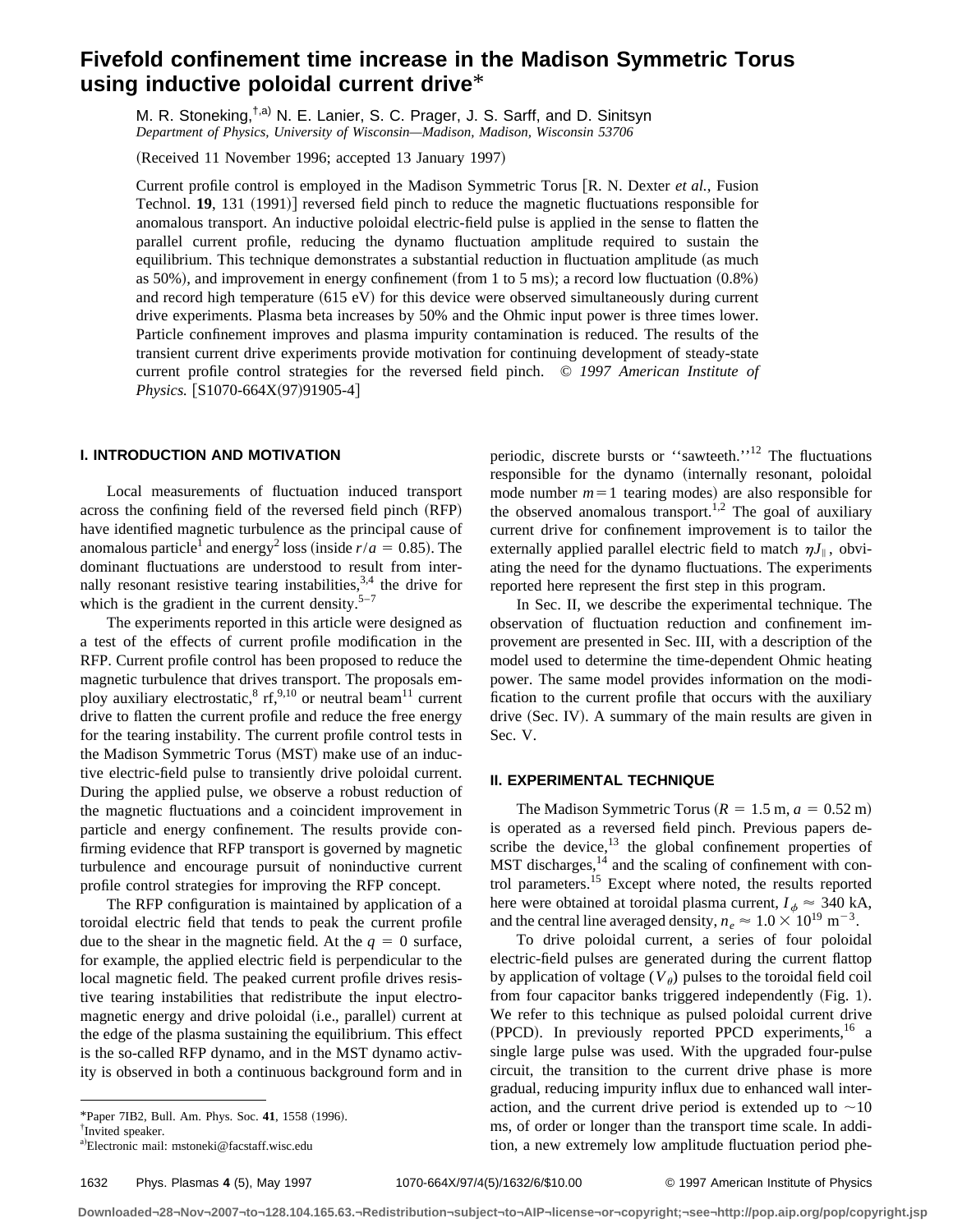

FIG. 1. (a) Poloidal loop voltage for a discharge with current profile control applied at 13 ms, along with (b) toroidal plasma, and (c) toroidal loop voltage.

nomenon has been observed with the upgraded circuit. The transition to this low fluctuation period is not precisely understood, but the energy confinement is highest when the fluctuations are minimum. The sharp positive spikes seen in Fig. 1 prior to and following application of PPCD result from discrete dynamo (flux generation) events, hereafter referred to as "sawteeth." The  $V_{\theta}$  spikes represent the toroidal field circuit's inductive back reaction to internally generated flux, and they oppose the natural current profile flattening associated with sawteeth.<sup>17</sup> In contrast, PPCD is an externally applied poloidal electric field with the sense required to flatten the parallel current density profile.

# **III. FLUCTUATION REDUCTION AND CONFINEMENT IMPROVEMENT**

#### **A. Magnetic fluctuations**

The dominant fluctuations in the RFP are saturated, internally resonant resistive tearing modes. In MST, the tearing modes propagate presumably due to  $E \times B$  and diamagnetic drifts giving them Doppler shifted frequencies in the range 10–20 kHz. Fluctuation measurements are made with an array of 32 toroidally separated poloidal field pickup coils attached to the vacuum vessel wall and spanning the entire toroidal circumference. Toroidal mode numbers *n*<15 are toroidal circumference. Foroidal mode numbers  $n \le 15$  are<br>resolved. The total rms fluctuation amplitude  $\tilde{b}_{\text{rms}}$ resolved. The total rms nuctuation amplitude  $b_{\text{rms}}$ <br>=  $\sqrt{\overline{b}^2 + \overline{b}^2}$  at the plasma surface is obtained using the  $\vec{v} = \sqrt{b} \frac{\vec{b}}{\phi} + b \frac{\vec{c}}{\phi}$  at the plasma surface is obtained using the curl-free condition,  $k \times \vec{b} = 0$  and the fact that the dominant modes are  $m=1$ , to relate the toroidal field amplitude to the measured poloidal field amplitude of each mode. Past measurements have confirmed the  $m=1$  polarization of the dominant fluctuations and the radial component is negligible, since the plasma is bounded by a close-fitting conducting shell.



FIG. 2. (a) Mean-squared magnetic fluctuations at the plasma surface, (b) estimated global particle diffusion coefficient, (c) ratio of beryllium filtered surface barrier diode signals indicating central electron temperature, and  $(d)$ the raw floating potential signal from a Langmuir probe during a discharge with PPCD applied at 13 ms.

Figure 2 shows the mean-squared fluctuation level at the plasma surface during the same discharge as shown in Fig. 1. Prior to application of PPCD, the fluctuation bursts associated with sawteeth are observed. In general, during the PPCD phase, the fluctuation amplitude is maintained at the low level realized between sawteeth. However, in the discharge shown, there is a spontaneous transition to an extremely low fluctuation level. Such transitions occur in a subset of PPCD discharges. Following the current drive phase, there are a sequence of small amplitude sawteeth prior to a very large sawtooth crash. The small amplitude sawteeth are frequently observed during the PPCD phase as well as immediately following it. They have a different spectral content than ordinary sawteeth (with  $m=1$  precursors), are not as detrimental to confinement, and may act as the trigger event for the transition to the low fluctuation period by locally modifying the current profile. Also shown is an estimate of the global particle diffusion coefficient (discussed below), the ratio of two soft x-ray detector signals with different filter thicknesses (Be 0.3 and 0.6  $\mu$ m), and the floating potential signal from a Langmuir probe at the edge of the plasma. These signals are shown to indicate the remarkable correlation between magnetic fluctuations and all other indicators of turbulence and confinement. The source of the soft x-ray emission is bremsstrahlung radiation as well as high charge state impurity lines  $(e.g., OVIII)$  that are only excited at high temperatures. The ratio of the signal with two different filters is an indicator of electron temperature. Coincident with the decrease in the magnetic fluctuation level, the three entirely independent measurements show reduced edge tur-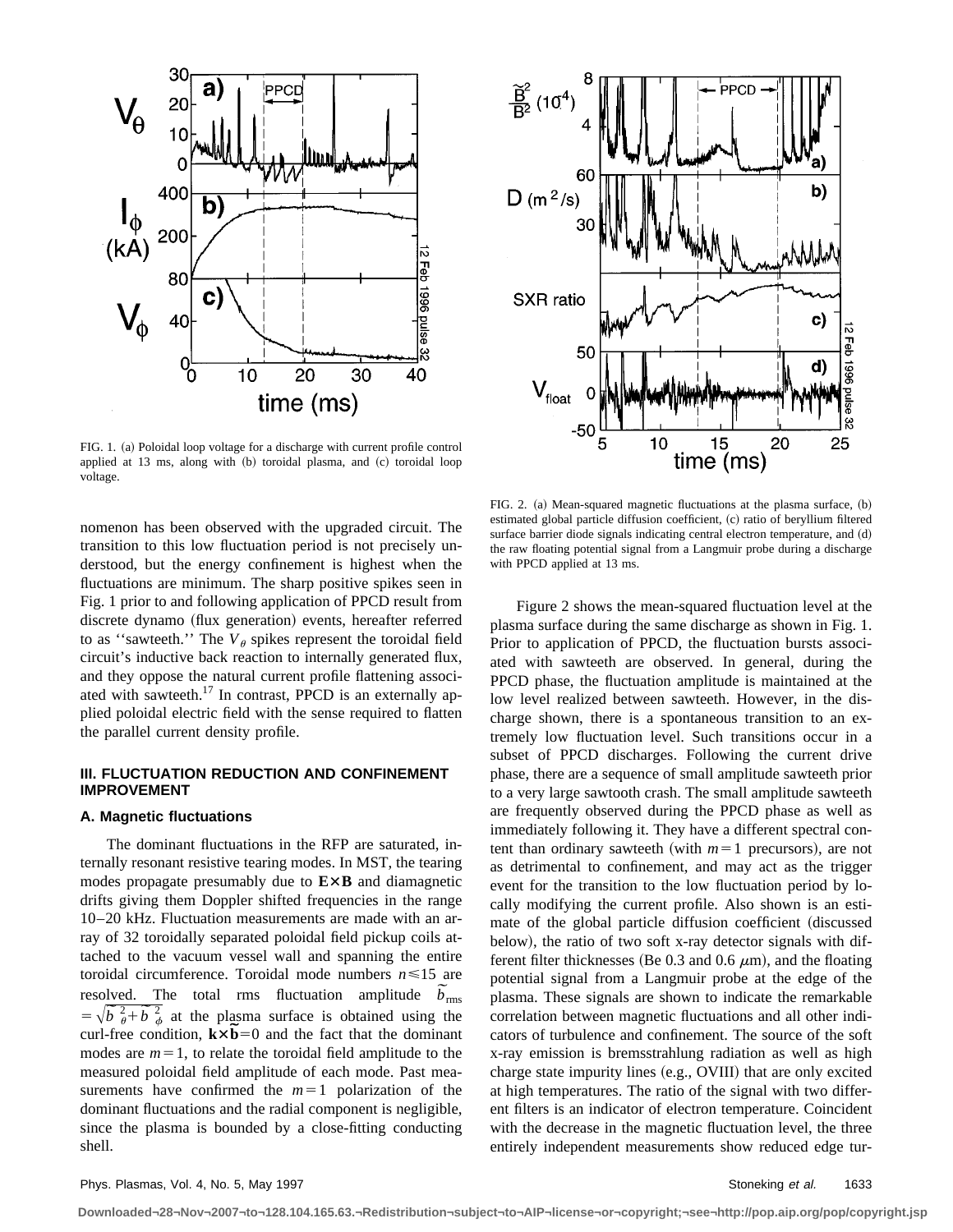

FIG. 3. Toroidal mode number spectra averaged over three time periods to indicate changes in the fluctuation spectrum during PPCD and PPCD with extremely low fluctuations.

bulence  $(\widetilde{V}_{\text{float}})$ , increased central electron temperature  $(SXR)$ , and improved global particle confinement  $(D)$ .

The dominant toroidal mode number fluctuations in MST are  $n=6, 7,$  and 8. The  $n=5$  mode is frequently present with an ''inverse sawtooth'' variation, suggesting it passes into and out of resonance, and therefore, that the onaxis value for the safety factor,  $q = rB_{\phi}/RB_{\theta}$ , hovers around 0.2. In Fig. 3, toroidal mode number spectra averaged over three time intervals are compared. The spectrum averaged from 7.0 to 11.5 ms is typical of the spectrum averaged over the sawtooth cycle and illustrates the contribution of many modes to the total fluctuation. After PPCD is applied at  $\sim$ 12 ms, all mode amplitudes are significantly reduced, except for the  $n=6$ , which is somewhat larger. The spectrum is dominated by the  $n=6$  single helicity during this phase. During the extremely low fluctuation period  $(17.5–20.0 \text{ ms})$ , all the dominant mode amplitudes are reduced, including the *n*  $= 6$ . The dominance of the single mode in the standard PPCD spectrum is not understood, but likely depends on details of the current profile that are not experimentally accessible with the present diagnostic set.

#### **B. Plasma beta and energy confinement**

Fluctuation reduction and confinement improvement are robust features of discharges with inductive poloidal current drive. Figure 4 shows the results of averaging 100 discharges (solid curves). The only shot selection for the average was done to assure relatively uniform plasma current and density in the shot set. The dashed curves are averages over  $~160$ standard RFP discharges with comparable toroidal plasma current and density. Panel  $(a)$  shows the robust suppression of magnetic fluctuations with the auxiliary current profile control, at the level generally observed between sawteeth. The Ohmic heating power is reduced by a factor of  $\sim$ 3  $[panel (b)]$  and represents the largest contribution to the improved confinement time measurement. Calculation of the time-dependent heating power is discussed below.

The stored thermal energy in the plasma is measured with a single point, single pulse Thomson scattering diagnostic  $(T_{e0})$ , a neutral (charge exchange) energy analyzer  $(T_i)$ , and an 11 chord far-infrared  $(FIR)$  interferometer  $[n_e(r)]$ . Temporal information on the electron temperature



FIG. 4. Signals averaged over ensembles of standard RFP discharges (dashed) and discharges with PPCD applied (solid): (a) mean-squared magnetic fluctuation,  $(b)$  Ohmic heating power,  $(c)$  central electron temperature measured with Thomson scattering (filled circles are with PPCD, open squares without PPCD) and the ratio of two filtered soft x-ray detector signals, (d) energy confinement time calculated using the scaled ratio of soft x-ray signals to get a time-resolved electron temperature.

is acquired by varying the trigger time for the Thomson scattering laser on a shot by shot basis. The results of these measurements show that electron temperature is increased by  $50%$  when PPCD is applied. For each point in panel  $(c)$ , Thomson scattered spectra from  $\sim$ 12 discharges were accumulated to improve the fitting uncertainty. Uncertainties are comparable to the symbol size. Overlaid with the electron temperature is the filtered soft x-ray signal ratio, providing an indication of electron temperature with good time resolution. The ratio shows a similar increase to the Thomson scattering measured  $T_e$ . Neither the majority proton temperature (charge exchange energy analyzer) nor the core impurity ion species temperature (Doppler spectroscopy of carbon V) show significant change with application of PPCD. For these discharge conditions,  $T_i \approx 115$  eV. The standard RFP control set discharges were chosen to have comparable density to those with PPCD (see Fig. 7 for shot averaged density traces). The last panel in Fig. 4 gives an indication of the temporal behavior of the energy confinement time. Since the temporal resolution on the electron temperature measurement is coarse, the confinement time in Fig.  $4(d)$  was calculated using the ratio of the soft x-ray signals shown in Fig.  $4(c)$ , scaled to agree with the Thomson scattering measurements. The magnitude of the oscillations in  $\tau_E$  give an indication of the uncertainty  $(\sim 1 \text{ ms})$  in the confinement numbers quoted below. Confinement degrades following the PPCD phase even relative to standard RFP discharges. This reflects the reproducible occurrence of large sawtooth events immediately following PPCD. The elevated magnetic fluctuation level seen in Fig.  $4(a)$  (from 20 to 25 ms) due to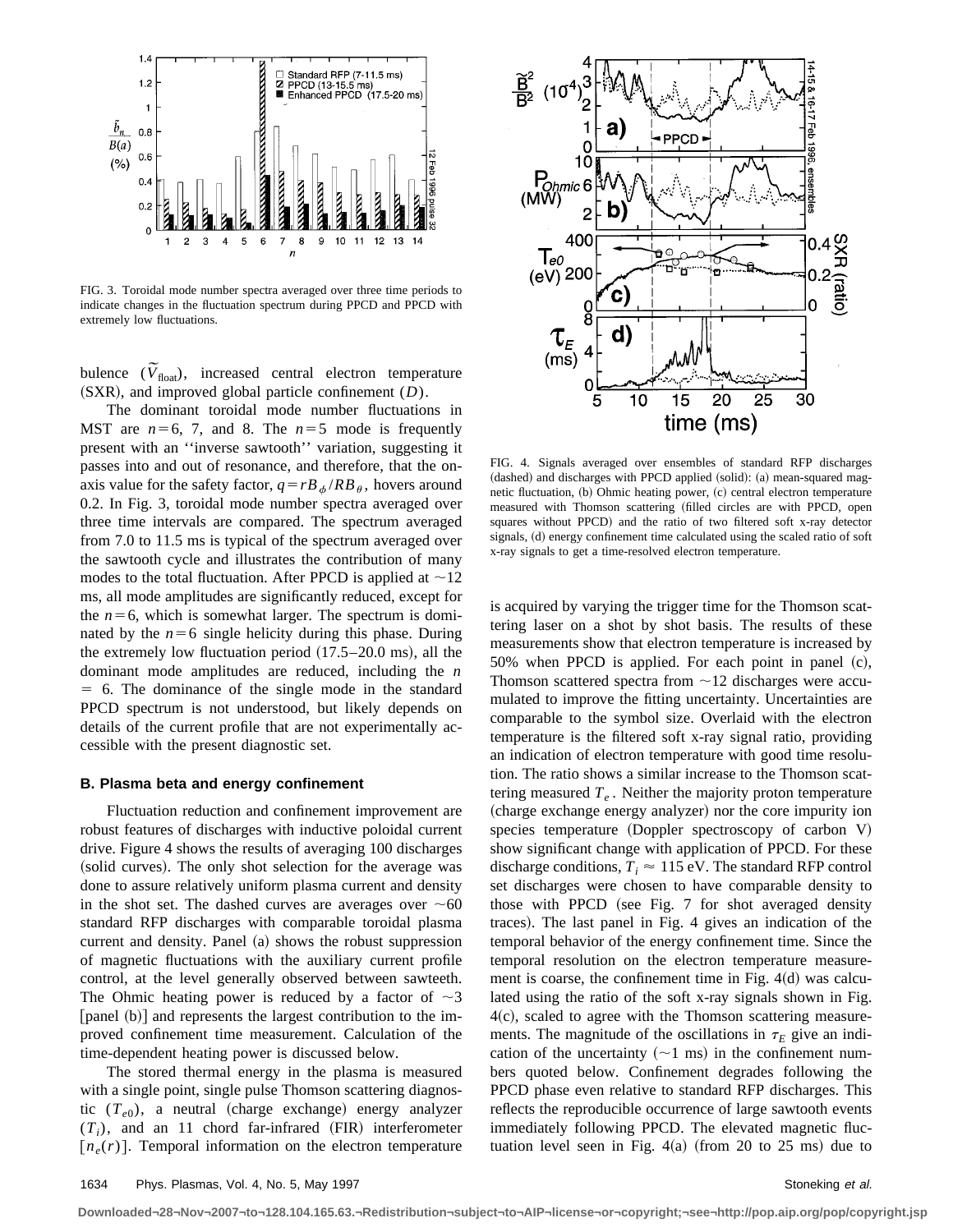TABLE I. Data summarizing the improvement in plasma parameters with application of pulsed poloidal current drive (PPCD).

|                                         | <b>Standard RFP</b>                  | <b>PPCD</b>                          |
|-----------------------------------------|--------------------------------------|--------------------------------------|
| Plasma current, $I_{\phi}$              | 340 kA                               | 340 kA                               |
| Density, $n_e$                          | $1.0 \times 10^{19}$ m <sup>-3</sup> | $1.0 \times 10^{19}$ m <sup>-3</sup> |
| Temperature, $T_{e0}$                   | 230 eV                               | 390 eV                               |
| Beta, $\beta_{\theta}$                  | 6%                                   | 9%                                   |
| Heating power, $P_{Ohmic}$              | 4.4 MW                               | 1.3 MW                               |
| Fluctuation, $\tilde{b}_{\rm rms}/B(a)$ | 1.5%                                 | 0.8%                                 |
| Confinement, $\tau_F$                   | 1 ms                                 | $5 \text{ ms}$                       |

sawtooth activity results in enhanced transport (higher Ohmic input power).

For the shot ensembles shown in Fig. 4, the poloidal beta  $\beta_{\theta} \equiv 2\mu_0 \langle nk_BT\rangle/B_{\theta}(a)^2$  in the middle of the poloidal current drive phase  $(17 \text{ ms})$  is 8% compared to 6% without PPCD at the same time. The energy confinement time reaches  $\sim$ 4 ms with PPCD compared to 1 ms in standard RFP discharges. Parabolic pressure profiles were used for the beta and confinement calculations. The measured density profile from 11 chords of interferometry is generally flatter than parabolic, but no profile information is available on the temperature. When shots with extremely low fluctuation periods are ensembled (like those in Fig. 2), the poloidal beta reaches 9% and the confinement time rises to 5 ms  $(\pm 1 \text{ ms})$ , five times the confinement observed in standard RFP discharges. Table I summarizes the confinement numbers for standard discharges and the PPCD case with very low magnetic fluctuations.

Extremely low fluctuation events similar to Fig. 2 have been observed in higher plasma current (450 kA) PPCD plasmas. The highest electron temperature recorded in MST (615) eV) was observed in these discharges, and the confinement time is comparable to or higher than the 5 ms value measured at 340 kA, although the uncertainty is larger.

#### **C. Time-dependent Ohmic input power**

The experiments reported here are transient and make use of a changing toroidal flux in the plasma volume to generate a parallel electric field. To assess changes in the energy confinement time, it is necessary to carefully track changes in the stored magnetic energy to determine the time-resolved heating power or Ohmic dissipation. This calculation is especially important in light of the observation that much of the inferred confinement improvement comes from a drop in the Ohmic input power, despite a relatively constant Poynting flux into the plasma (when compared to discharges without application of PPCD).

From global power balance, the Ohmic heating power is

$$
P_{\text{Ohmic}} = V_{\phi} I_{\phi} + V_{\theta} I_{\theta} - \frac{d}{dt} \left( \frac{1}{2} L I_{\phi}^2 \right). \tag{1}
$$

The first two terms on the right-hand side of Eq.  $(1)$  make up the integrated Poynting flux entering the plasma from the external circuit. The second term on the right-hand side is the changing stored magnetic energy; it is the inductive correc-



FIG. 5. (a) The integrated Poynting flux into the plasma volume (top curve) for an ensemble of discharges with PPCD and the model calculated time derivative of the stored magnetic energy. Shading indicates the timedependent Ohmic heating power. (b) Mean-squared magnetic fluctuation shown to illustrate the correlation between low Ohmic power and low fluctuations.

tion to the heating power. The energy confinement time is calculated, taking account of changes in the thermal energy

$$
\tau_E = \frac{3 \int n k_B T dV/2}{P_{\text{Ohmic}} - d/dt (3 \int n k_B T dV/2)}.
$$
\n(2)

The top curve in Fig.  $5(a)$  shows the integrated Poynting flux into the plasma volume (shot averaged). The time derivative of stored magnetic energy is calculated from the field model described below. The dissipated (or Ohmic heating) power, the difference between the two curves (hatched), is significantly reduced during the current drive phase. The power added to the plasma through the auxiliary current drive circuit is included in the Poynting power (through  $V_{\theta}I_{\theta}$ ), but is a small fraction  $(\sim)1$  MW) of the total input power.

Since the toroidal plasma current is constant during the current drive phase  $(Fig. 1)$ , the change in magnetic energy is primarily a change in inductance. The inductance change is calculated using a cylindrical, four-parameter magnetic-field model. The model is a solution of Ampère's law and equilibrium force balance with the following parametrization of the current density:

$$
(\nabla \times \mathbf{B})/\mu_0 = \lambda_0 (1 - (r/a)^\alpha) \mathbf{B} + \mathbf{B} \times \nabla p / B^2.
$$
 (3)

The pressure profile is assumed to be parabolic, and the peak value is adjusted to agree with the measured poloidal beta,  $\beta_{\theta} = 2\mu_0 \langle p \rangle/B_{\theta a}^2$ . The model is further constrained by measurements of the toroidal plasma current, the toroidal magnetic flux, and the toroidal field at the plasma surface. An independent check of the model was performed by comparing the measured poloidal asymmetry factor,  $\Lambda$ , with the model's prediction. Figure 6 (top curve) shows the behavior of the asymmetry factor measured with set of 16 field sens-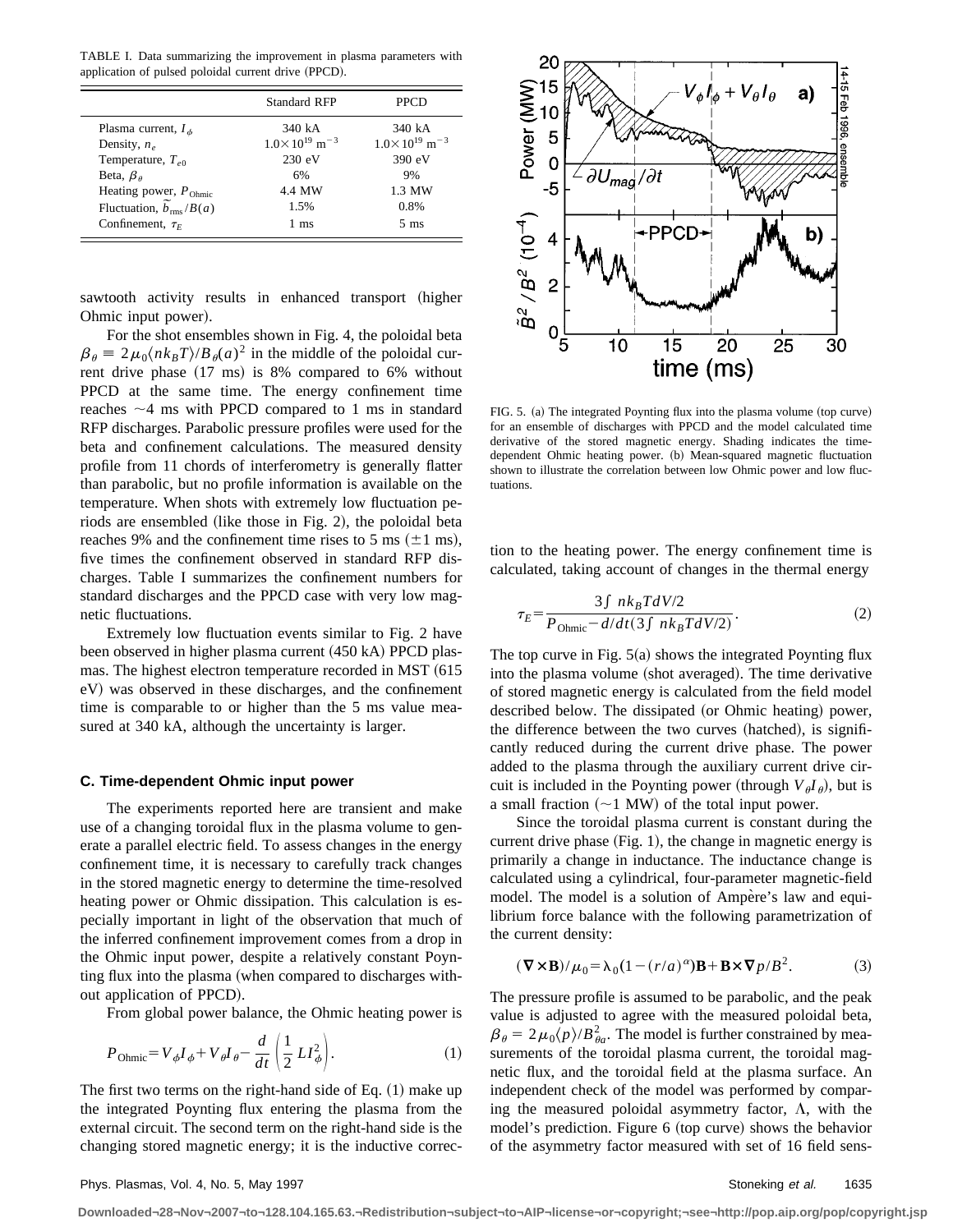

FIG. 6. The poloidal asymmetry factor measured with an array of 16 field sensing coils for an ensemble of discharges with PPCD applied (top curve), and the prediction for the asymmetry factor from the cylindrical model,

ing coils at the plasma surface (averaged over 100 discharges with current drive applied), and determined from the relation<sup>18</sup>

$$
B_{\theta}(a,\theta) = B_{\theta 0} \left( 1 + \frac{a}{R_0} \Lambda \cos \theta \right). \tag{4}
$$

Physically,  $\Lambda$  is determined by the internal inductance and poloidal beta:  $\Lambda = \beta_{\theta} - 1 + l_i/2$  (see, for example, Ref. 18). The experimental observation that the asymmetry factor increases is direct evidence that  $(1)$  the normalized plasma pressure increases and/or  $(2)$  the internal inductance  $(l_i)$  $= 2 \int B_{\theta}^2 r dr/a^2 B_{\theta a^2}$  increases. In either case, the calculated confinement time is higher for PPCD discharges than without PPCD. As discussed above, the plasma beta increases during PPCD, but the measured increase in beta is not large enough to account for the increase in  $\Lambda$ .

The total inductance  $[L \text{ in Eq. } (1)]$  in the RFP is dominated  $(\sim 70\%)$  by the poloidal field contribution that makes up the internal inductance. The measurement of increasing internal inductance (with constant  $I_{\phi}$ ) is evidence that Ohmic power drops during the current drive phase independent of the model used. Because the time derivative of  $\Lambda$  is well reproduced by the model (Fig. 6, lower curve), we are confident that the model quantitatively tracks changes in the total energy inductance, and hence, tracks changes in the stored magnetic energy.

#### **D. Particle confinement**

An improvement in the particle confinement time comparable to the observed improvement in energy confinement is inferred from interferometric measurements of plasma density and absolutely calibrated  $H_{\alpha}$  emission measurements. A single collimated  $H_{\alpha}$  detector measures the ionization rate integrated along the line of sight. The detector looks through a central chord into a view dump. The measurement is, therefore, not sensitive to localized sources such as enhanced recycling regions on the wall or puff valves. The calculated particle confinement assumes that the primary par-



using  $\Lambda = \beta_{\theta} - 1 + l_i/2$  (lower curve). FIG. 7. Ensemble averaged quantities for standard RFP discharges (dashed) and discharges with PPCD applied (solid): (a) particle confinement time,  $(b)$ chord averaged ionization source density from  $H_{\alpha}$  radiation, and (c) chord averaged electron density from interferometry.

ticle source is due to uniform recycling in the edge region. From global particle balance, a particle confinement time is determined from

$$
\tau_p = \frac{\overline{n}}{f\overline{S} - d\overline{n}/dt},\tag{5}
$$

where,  $\overline{n}$  is the chord averaged plasma density and  $\overline{S}$  is the chord averaged ionization rate (per unit volume). The ionization rate is multiplied by a factor,  $f$ , that depends on both the plasma density profile and the ionization source profile, and has a value between 1.5 and 2.5 for realistic profiles. The density profile is measured in MST with 11 interferometer chords, but the source profile is not, in general, measured. Figure 7 shows the improvement in particle confinement during PPCD for a profile factor,  $f = 2.0 \pm 0.5$ . Particle confinement improves by a factor of 4, similar to the observed energy confinement improvement.

The reciprocal of Eq.  $(5)$  can be interpreted as a global diffusion coefficient. Locally, it is expected that the radial magnetic fluctuation amplitude governs the diffusion.<sup>19,20</sup> Figure 2 shows a remarkable correlation between the globally inferred diffusion coefficient and the total meansquared magnetic fluctuation measured at the plasma surface. The absolute scale for diffusion in Fig. 2 requires more detailed profile information. To get order of magnitude values, the relation  $D = a^2/4\tau_p$  was used.

#### **IV. CURRENT PROFILE EFFECTS**

In the absence of a current profile diagnostic such as the motional Stark effect (MSE), we employ the cylindrical model  $[Eq. (3)]$  and measurement of the poloidal asymmetry  $factor$  (Fig. 6) to assess effects on the parallel current profile. The model parametrizes the parallel current (normalized to *B*) through an amplitude,  $\lambda_0$ , and a profile "flatness" parameter,  $\alpha$ . Large values of  $\alpha$  correspond to flat normalized